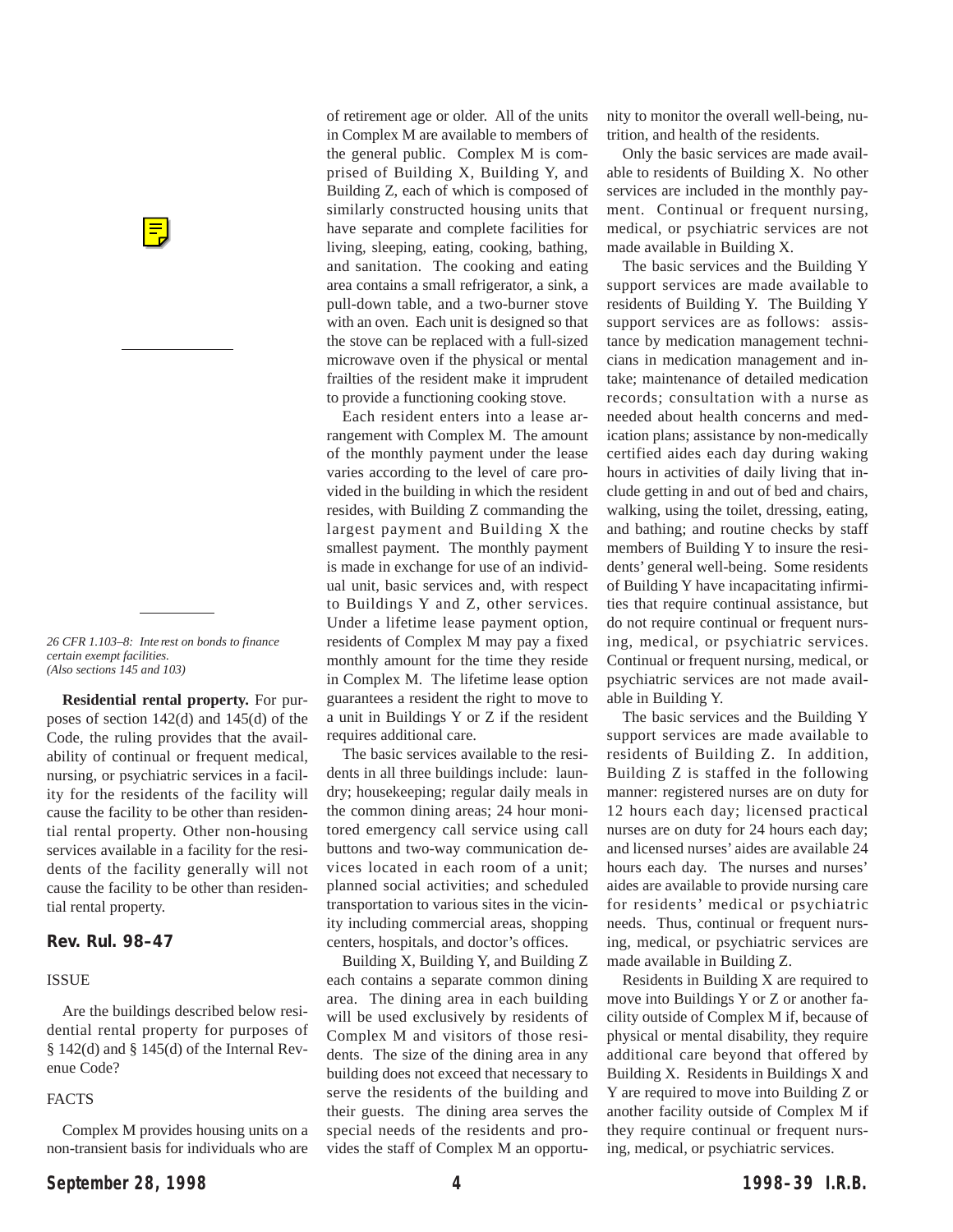### LAW AND ANALYSIS

Under the general rule of  $\S$  103(a), gross income does not include interest on any state or local bond. Section  $103(b)(1)$ , however, provides that the exclusion does not apply to any private activity bond unless it is one of the qualified bonds under § 141(e). Among these qualified bonds are exempt facility bonds and qualified  $\S$  501(c)(3) bonds.

Section 142(a) describes an exempt facility bond as any bond issued as part of an issue of bonds if 95 percent or more of the net proceeds of the issue are to be used to provide listed types of projects or facilities. Within the list, in  $\S$  142(a)(7), are qualified residential rental projects.

Section 142(d) defines a qualified residential rental project as a project for residential rental property that houses occupants who meet one of the alternative income tests at all times throughout a qualified project period. In the Tax Reform Act of 1986, 1986–3 (Vol. 1) C.B. 519–575 (the "1986 Act"), Congress reorganized § 103 and § 103A of the Internal Revenue Code of 1954 (the "1954 Code") regarding tax-exempt bonds into § 103 and §§ 141 through 150 of the Internal Revenue Code of 1986. Congress intended that to the extent not amended by the 1986 Act, all principles of pre-1986 Act law would continue to apply to the reorganized provisions. 2 H.R. Conf. Rep. No. 841, 99th Cong., 2d Sess. II–686 (1986), 1986–3 (Vol. 4) C.B. 686. (Conference Report). Because no Income Tax Regulations have been promulgated under § 142(d), the regulations promulgated pursuant to § 103(b)(4) of the 1954 Code continue to apply to residential rental property except as otherwise modified by the 1986 Act and subsequent law.

Section 145(a) describes a qualified  $§$  501(c)(3) bond as any bond issued as part of an issue of bonds if all of the property to be provided by the net proceeds of the issue is to be owned by a  $\S$  501(c)(3) organization or a governmental unit and 95 percent or more of the net proceeds of the issue are used in a manner related to the exempt purpose of the  $\S$  501(c)(3) organization. Under § 145(d)(1), however, a bond generally is not a qualified § 501(c)(3) bond if net proceeds of the issue are used directly or indirectly to provide residential rental property for family

units. Section  $145(d)(2)$  provides certain exceptions to  $\S$  145(d)(1). The legislative history of § 145(d) indicates that the phrase residential rental property for family units in § 145(d) has the same meaning as residential rental property under § 1.103–8(b) of the Income Tax Regulations.

Under  $§$  1.103–8(b)(4), a residential rental project is residential rental property that meets certain requirements including occupancy requirements by low-income tenants during the period when the units must be continually rented or available for rental. Residential rental property is a building or structure, together with any functionally related and subordinate facilities, containing one or more similarly constructed units that are available to members of the general public and used on other than a transient basis. The regulations also provide that hotels, motels, dormitories, fraternity and sorority houses, rooming houses, hospitals, nursing homes, sanitariums, rest homes, and trailer parks and courts for use on a transient basis are not residential rental projects.

Section 1.103–8(b)(8) defines a "unit" as any accommodation containing separate and complete facilities for living, sleeping, eating, cooking, and sanitation. The regulations note that an example of a unit would be a separate and distinct apartment containing a living area, a sleeping area, bathing and sanitation facilities, and cooking facilities equipped with a cooking range, refrigerator, and sink.

Additional insight into the meaning of residential rental property can be found under § 42, which provides the low-income housing credit. 2 H.R. Conf. Rep. No. 841, 99th Cong., 2d Sess. II–89 (1986), 1983–3 (Vol. 4) C.B. 89, states that the phrase "residential rental property" generally has the same meaning under both  $\S$  42 and  $\S$  142(d).

Section 1.42–11(b) provides a distinction between residential rental properties and health care facilities by focusing on whether frequent nursing, medical, or psychiatric services are provided to residents. Under that section, if continual or frequent nursing, medical, or psychiatric services are provided to residents, it is presumed that the building is ineligible for the credit as is the case with a hospital or nursing home. The distinction drawn

in the regulations under § 42 regarding the nature of the facility based on the frequency of nursing, medical, or psychiatric services available in the facility is also the appropriate standard for determining whether facilities are residential rental property for purposes of § 142(d) and § 145(d).

For purposes of  $\S$  142(d) and  $\S$  145(d), if a facility makes available continual or frequent nursing, medical, or psychiatric services, the facility will not be residential rental property under § 142(d) or § 145(d). In the case of a mixed use facility, the allocable portion of the facility in which continual or frequent nursing, medical, or psychiatric services are made available will not be residential rental property under  $\S 142(d)$  or  $\S 145(d)$ .

As set forth in the facts above, Building X, Building Y, and Building Z each contains complete living units within the meaning of  $\S 1.103-8(b)(8)$ , all of the living units within the respective buildings are available to the general public, and all of the living units are used on a non-transient basis. Since Complex M also provides significant non-housing services to residents of the three buildings (including continual or frequent nursing, medical, or psychiatric services to the residents of Building Z), the analysis must consider the nature and extent of the non-housing services. In the case of Complex M, the analysis must examine whether the buildings of Complex M are hospitals, nursing homes, sanitariums, or rest homes rather than residential rental property. For purposes of  $\S$  142(d) and  $\S$  145(d), labels are not determinative. The focus of these sections, their legislative histories, and the applicable regulations thereunder, is whether the facilities are, in substance, residences or health care facilities. Therefore, the nature and degree of the services provided by the facility controls.

Significant non-housing services are made available to residents of Building X and Building Y, including meals and various support services. The services available to residents of Building X and Building Y do not include continual or frequent nursing, medical, or psychiatric services although, under the lifetime lease option, certain residents are assured that they will receive continual or frequent nursing, medical, or psychiatric services in Building Z if required. Thus, under the princi